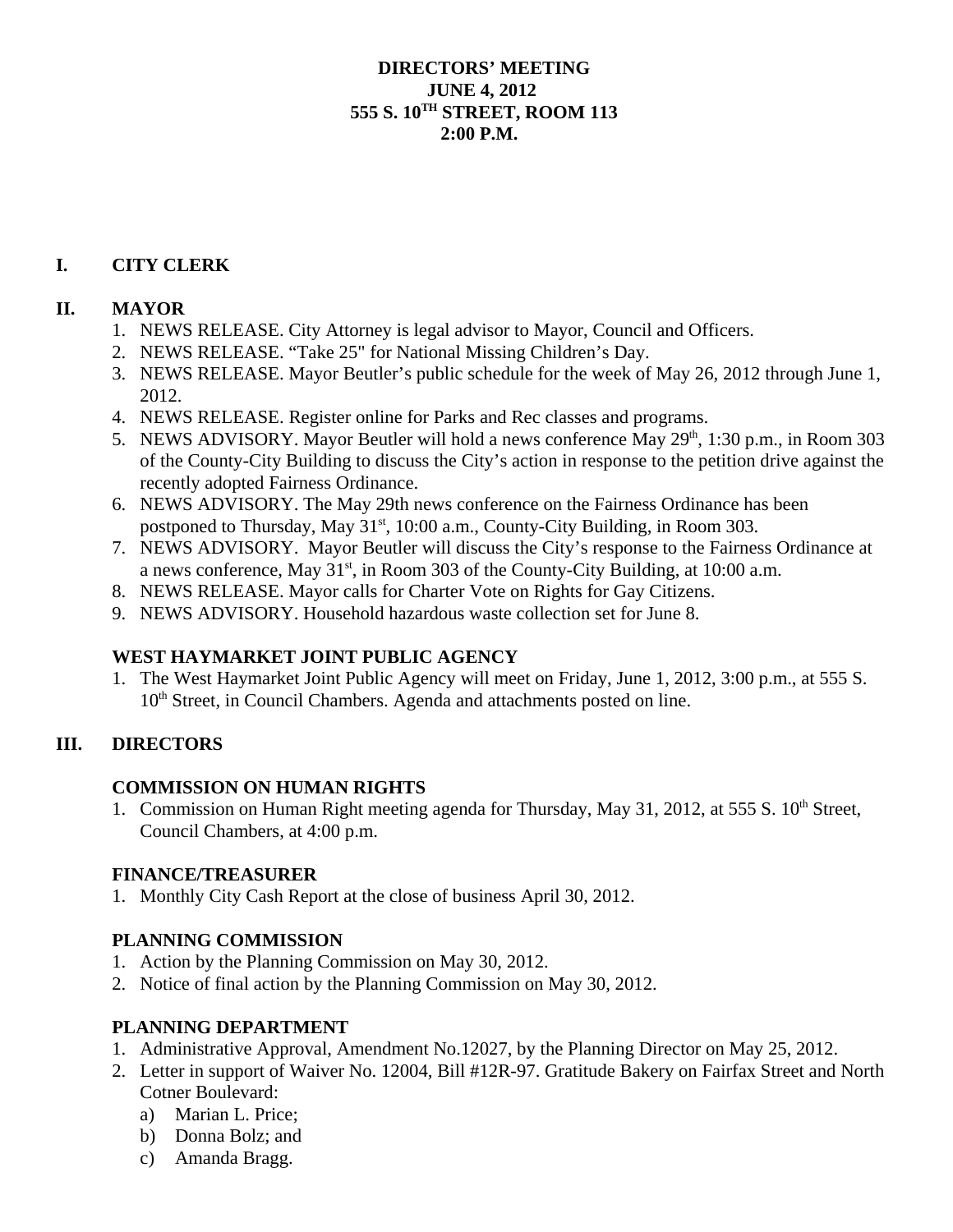### **PUBLIC WORKS AND UTILITIES/ENGINEERING**

1. ADVISORY. Storm sewer Project No. 705321. Northwest 4<sup>th</sup> and West Burt vicinity.

#### **URBAN DEVELOPMENT**

1. Board of Equalization scheduled for June  $4<sup>th</sup>$  canceled after discussing the South Street Maintenance Business Improvement District Special Assessment with the City Law Department.

#### **IV. COUNCIL MEMBERS**

### **JON CAMP**

- 1. Nicholas B. Jasa. As a Stone Ridge resident oppose the Wal-Mart proposal for the corner of  $27<sup>th</sup>$ and Grainger.
- 2. C. J. Campbell. Listing concerns on hearing of the Wal-Mart proposal of building at  $27<sup>th</sup>/Grainger$ .
- 3. Christyne Hoback. Seriously concerned of a Wal-Mart proposal at the corner of the neighborhood.
- 4. Kate Olson. Family upset at proposed Wal-Mart at entrance to Stone Ridge Estates neighborhood.
- 5. John Reilly. Not in neighborhoods best interest for a Wal-Mart at this location.
- 6. Mark Schrieber. Listing concerns for families with young children, and the neighborhood, if Wal-Mart coming as proposed to Stone Ridge Estates.
- 7. Travis J. Ehlers. Vehemently again the Wal-Mart proposed building backing up to Grainger Street.
- 8. Robert and Brenda Downey. Wal-Mart does not belong at  $27<sup>th</sup>$  and Grainger, very opposed.
- 9. Todd Wiley. Stating his opposition and displeasure of a Wal-Mart being planned at  $27<sup>th</sup>$  and Grainger.
- 10. Kirk Laughlin. Upset people should have know being zoned for Big Box type development. All right with Wal-Mart being built.
- 11. Steve Pirtle. Please stop the building of a Wal-Mart in our neighborhood. More appropriate properties to build on.
- 12. Julie Fosler. As resident of Stone Ridge Estates urging Councilman Camp to do all he can to stop the Wal-Mart from being built.
- 13. Jason and Courtney VanScoy. Expressing concerns on the propose Wal-Mart at 27<sup>th</sup> and Grainger.
- 14. Heidi Shaddick. Moved into home one week ago. Truly disappointed in developments of a Wal-Mart being built in the lot which backs up to ours.
- 15. Mary Gansemer. Stone Ridge Estate resident and extremely opposed to building a Wal-Mart.
- 16. Chris. Opposed to the Wal-Mart in Stone Ridge.
- 17. Jennifer Smith. Opposed to the proposed project of building a Wal-Mart, listing concerns.
- 18. Cory and Diane Podany. Listing reasons why they are against a Wal-Mart store at  $27<sup>th</sup>$  and Grainger.

### **CARL ESKRIDGE**

1. Letter from Nan Graf in favor of the Fairness Ordinance.

### **V. MISCELLANEOUS**

### **VI. CORRESPONDENCE FROM CITIZENS**

- 1. Rev. Jeffrey Scheich. Mr. Confer in the wrong by not telling what the petitioners are doing wrong.
- 2. Michaela Maglalang. Stone Ridge Homeowner's Meeting invitation.
- 3. Jeni Zimmerman. Feel that  $27<sup>th</sup>$  and Grainger is not the right place for a Wal-Mart and will fight it being built.